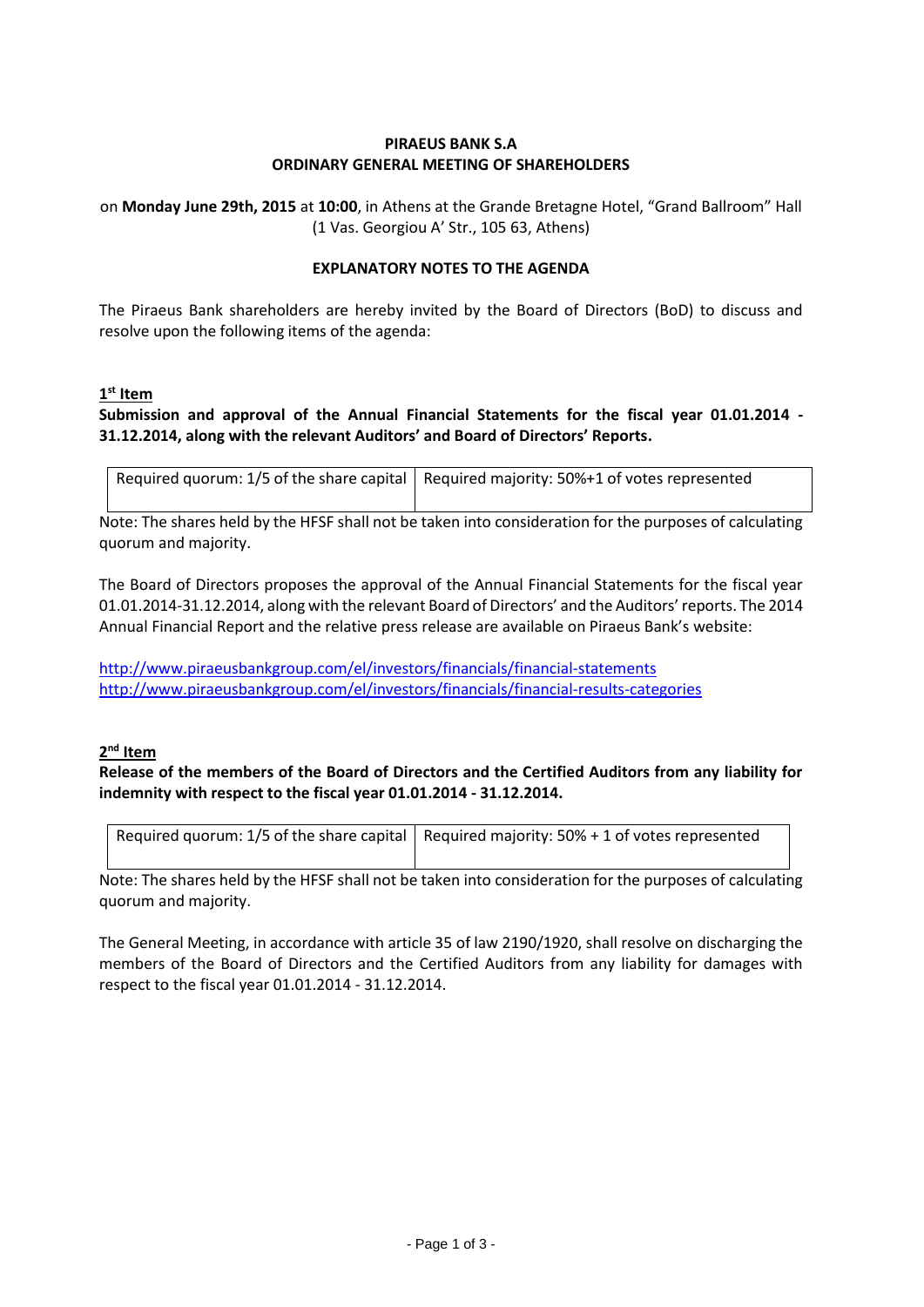## **3 rd Item Nomination of (regular and substitute) Certified Auditors for the fiscal year 01.01.2015 - 31.12.2015.**

| Required quorum: 1/5 of the share capital   Required majority: $50\% + 1$ of votes represented |
|------------------------------------------------------------------------------------------------|
|                                                                                                |

Note: The shares held by the HFSF shall not be taken into consideration for the purposes of calculating quorum and majority.

The BoD, following pertinent proposal of the Bank's Audit Committee, suggests that the regular audit of the parent and the consolidated financial statements for the period 01.01-31.12.2015 be assigned to PriceWaterhouseCoopers SA.

In 2014 the remuneration of the certified auditors by Piraeus Bank SA amounted to €2.5 mn for audit related activities, and €0.5 mn for other non-audit related activities.

|                              | <b>31 December</b><br>2014 | <b>31 December</b><br>2013 |
|------------------------------|----------------------------|----------------------------|
| Statutory audit fees         | 1.493                      | 1.461                      |
| Tax audit fees               | 222                        | 186                        |
| Other audit related fees     | 791                        | 498                        |
| Other non-audit related fees | 475                        | 848                        |
| <b>Total</b>                 | 2.980                      | 2.992                      |

### **4 th Item**

**Approval of year 2014 fees and remunerations paid and preliminary approval for year 2015 to be paid to members of the Board of Directors.**

| Required quorum: $1/5$ of the share capital   Required majority: $50% + 1$ of votes represented |
|-------------------------------------------------------------------------------------------------|
|                                                                                                 |

Note: The shares held by the HFSF shall not be taken into consideration for the purposes of calculating quorum and majority.

The BoD proposes the approval of fees and remunerations paid to members of the BoD with respect to the fiscal year 2014. Following the relevant proposal of the Remuneration Committee, which consists of non-executive members of the Board, the total gross fees and remunerations for all members of the Board amounted to 1.6 million Euros approximately, while the net amount amounted to 1.0 million Euros.

It is noted that no bonus was paid to members of BoD during the fiscal year 2014.

Furthermore, the BoD will suggest the preliminary approval of remunerations to be paid to the members of the BoD for the fiscal year 2015, the amount of which will be determined on the basis of the relevant proposal of the Remuneration Committee which will decide accordingly in its forthcoming meeting. In all cases, the (suggested fixed) remunerations will be within the limits set by the Bank of Greece Governor's Act 2650/2012, Law 3723/2009 , Law 3864/2010 and Law 4261/2014.